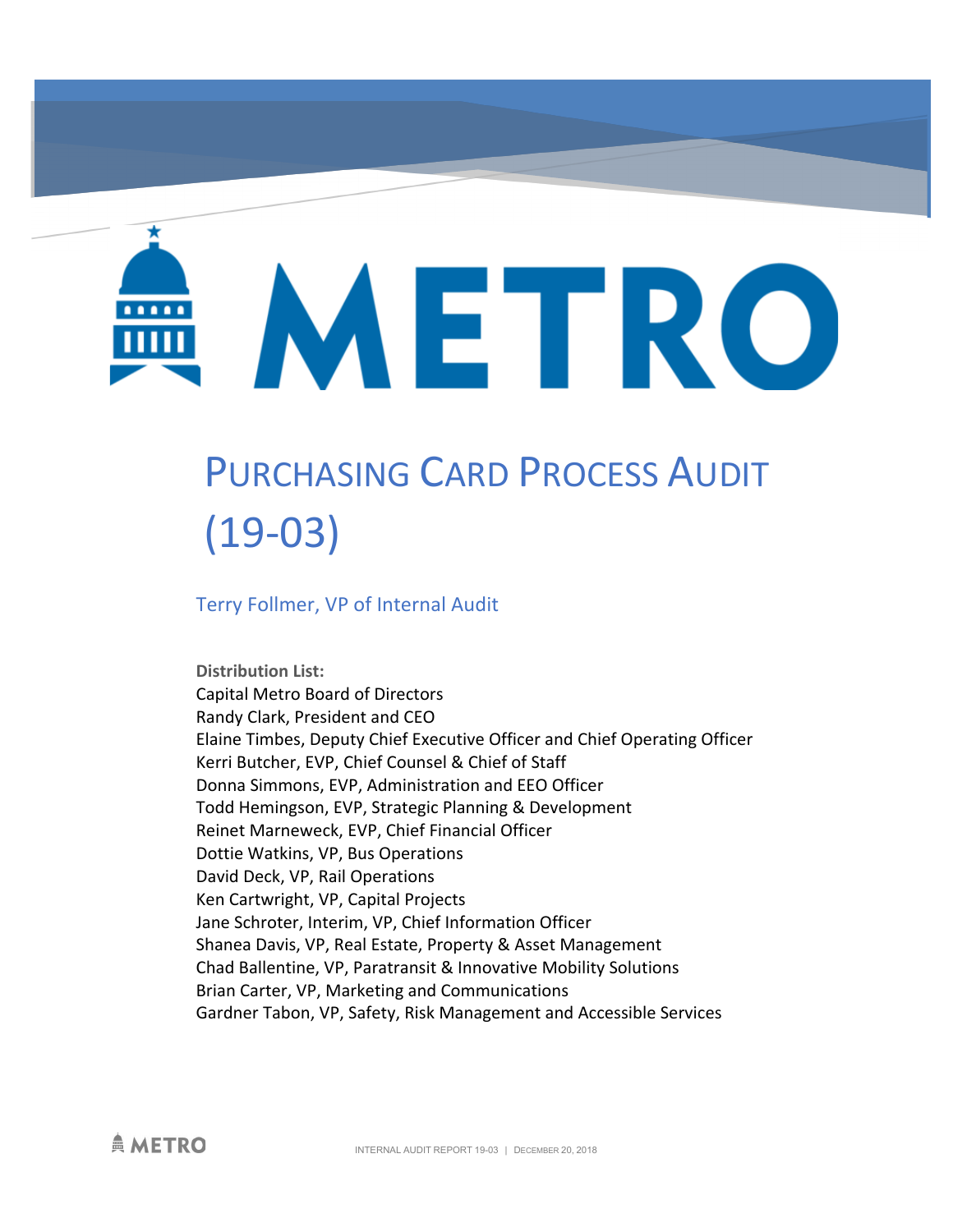#### **Executive Summary**

As part of our FY2019 Audit Plan approved by the Capital Metro Board, we performed an audit of the Purchasing Card Process across the accounting and procurement departments. The overall objective is to review the P-card process and related controls. The audit results including the objective, scope, and conclusion are as follows.

#### **Background**

Capital Metro has contracted with JP Morgan Chase for the Purchasing Card (P-Card) to enable a fast, flexible, and cost-effective alternative to the existing Capital Metro "micro" purchasing process. The purpose of the P-card program is to provide an efficient and effective method of procuring and paying for micro purchases (i.e. < \$2999 for goods and services) and FY2018 expenditures totaled \$994,767. The P-card Program is administered by Finance Department, and the P-cards are in Capital Metro's name and issued to specific employees (i.e. Cardholders), and all charges are billed to and paid directly by Capital Metro. As of August 31, 2018, there are 56 active Cardholders and most of the cards have a credit limit capped at \$3,000. The JP Morgan Smartdata system logs all P-card activities and provides the following functionality: assign transaction limits, update and signoff on purchase transactions, submit dispute notifications, ability to use canned reports, create ad hoc reports and exports, customize fields, provide accounting allocation codes and more.

The Accounting Department has put in place various controls to monitor Cardholder activity in the Smartdata system (see Exhibit A – P-Card Process Flowchart). Cardholders are required to review their transactions in the Smartdata system and enter the accounting including description, reason and accounting code for each transaction. Cardholders are also required to submit itemized receipts and/or packing slips for each transaction on the monthly package. The monthly package includes the supporting documentation and is submitted to the Finance Department via electronic scan or hard copy. Note, the Cardholder's manager is required to approve all transactions in the Smartdata System and by signing the hard copy of the monthly package by the  $3<sup>rd</sup>$  business day of the following billing cycle. The Program Administrator in the Finance Department downloads the data from the Smartdata System and reviews each transaction for compliance with the agency policies. The Purchase Card Policy (Fin-103) defines responsibilities for the cardholder, the cardholder's manager, Program Administrator, and the Procurement Department which includes some redundancy. Every two months after the billing cycle closes, the Procurement Department reviews P-card transactions for compliance with the Acquisition and FIN-103 Policies, with a focus on vendor rotation, prohibited commodities/services, bid split and/or serial purchases.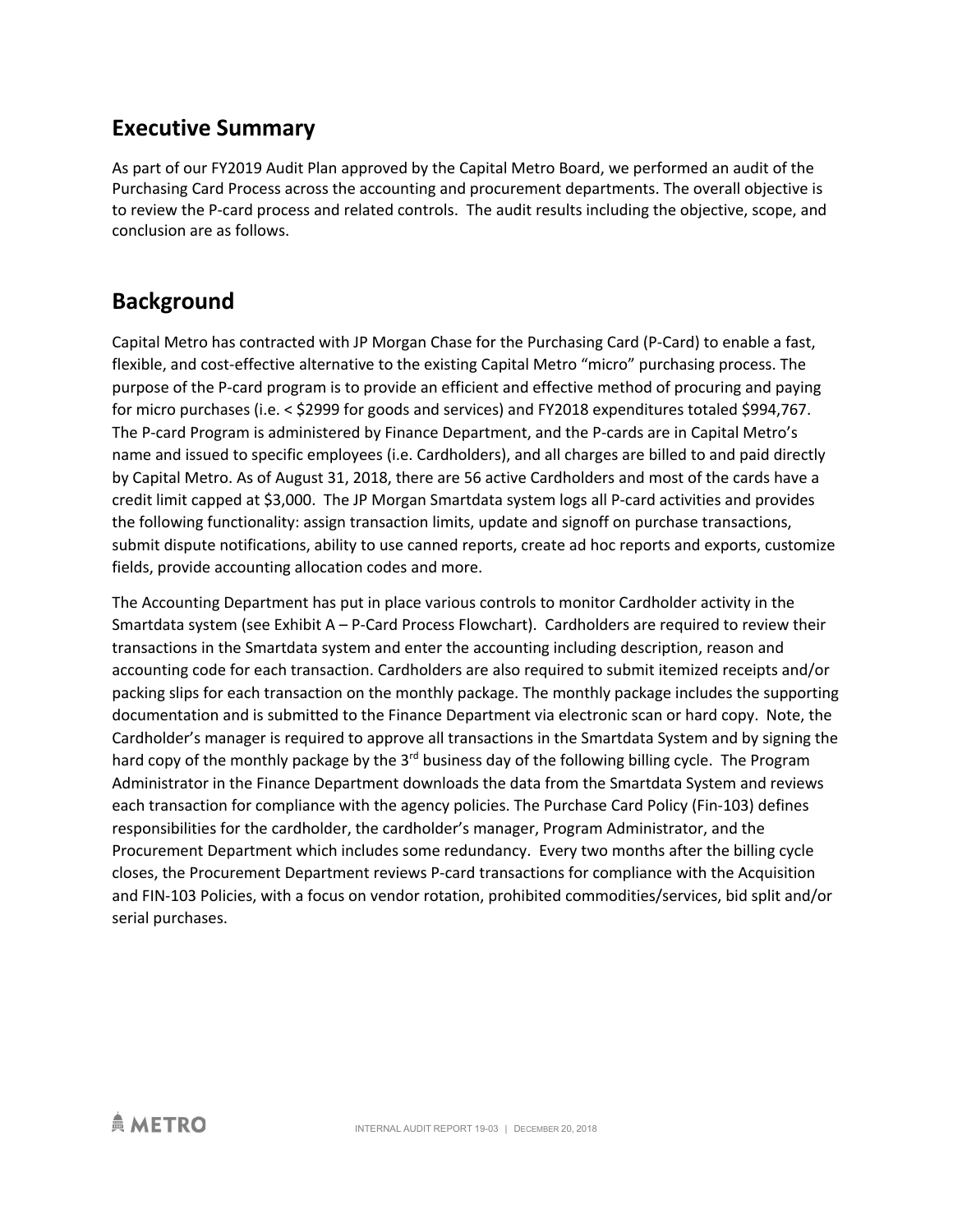## **Audit Objective & Scope**

The primary objective of the audit was to review the P-Card process and related controls to determine whether expenditures are allowable/appropriate and whether approvals and reviews are completed. The scope of this project included reviewing and analyze the Smartdata from JP Morgan for the period of January 2018 – October 2018, review approved expense report and documentation, and interview program officials responsible for managing the purchase card program.

### **Opinion**

Internal controls are in place and functioning as intended. Although, internal controls were adequate, we noted manual processes could be streamlined in the Purchasing Card policy through the following:

#### 1. **Clarify Job Duties and Responsibilities related to P-Card Reviews**

Policy Fin-103 Purchasing Card Policy defines responsibilities for the Purchasing Card Holder, the Cardholder's manager, Program Administrator and Procurement Manager that defines processes that could be streamlined to ensure responsibilities are clarified to eliminate duplication of efforts.

#### 2. **Automate Manual P-Card Compliance Reviews**

We noted that the reviews completed in the Finance and Procurement Departments are completely manual and are not leveraging potential automated checks that could be built into the JP Morgan Smartdata system or leveraging macros in Excel to automate checks for errors, missing data and non-allowable P-card activity.

This audit was conducted in accordance with US Government Accountability Office's Generally Accepted Government Auditing Standards (GAGAS) and the Institute of Internal Auditor's International Standards for the Professional Practice of Internal Auditing. These standards require that we plan and perform the audit to obtain sufficient, appropriate evidence to provide a reasonable basis for our findings and conclusions based on our audit objective. We believe the evidence obtained provides a reasonable basis for our findings and conclusions based on our audit objectives. The audit was conducted by the following staff members in the Capital Metro Internal Audit Department and two Graduate of Accounting Students from University of Texas:

- Jeannette Lepe, Internal Auditor II (Project Lead)
- Terry Follmer, VP Internal Audit

We appreciate the cooperation and assistance provided to us throughout this audit.